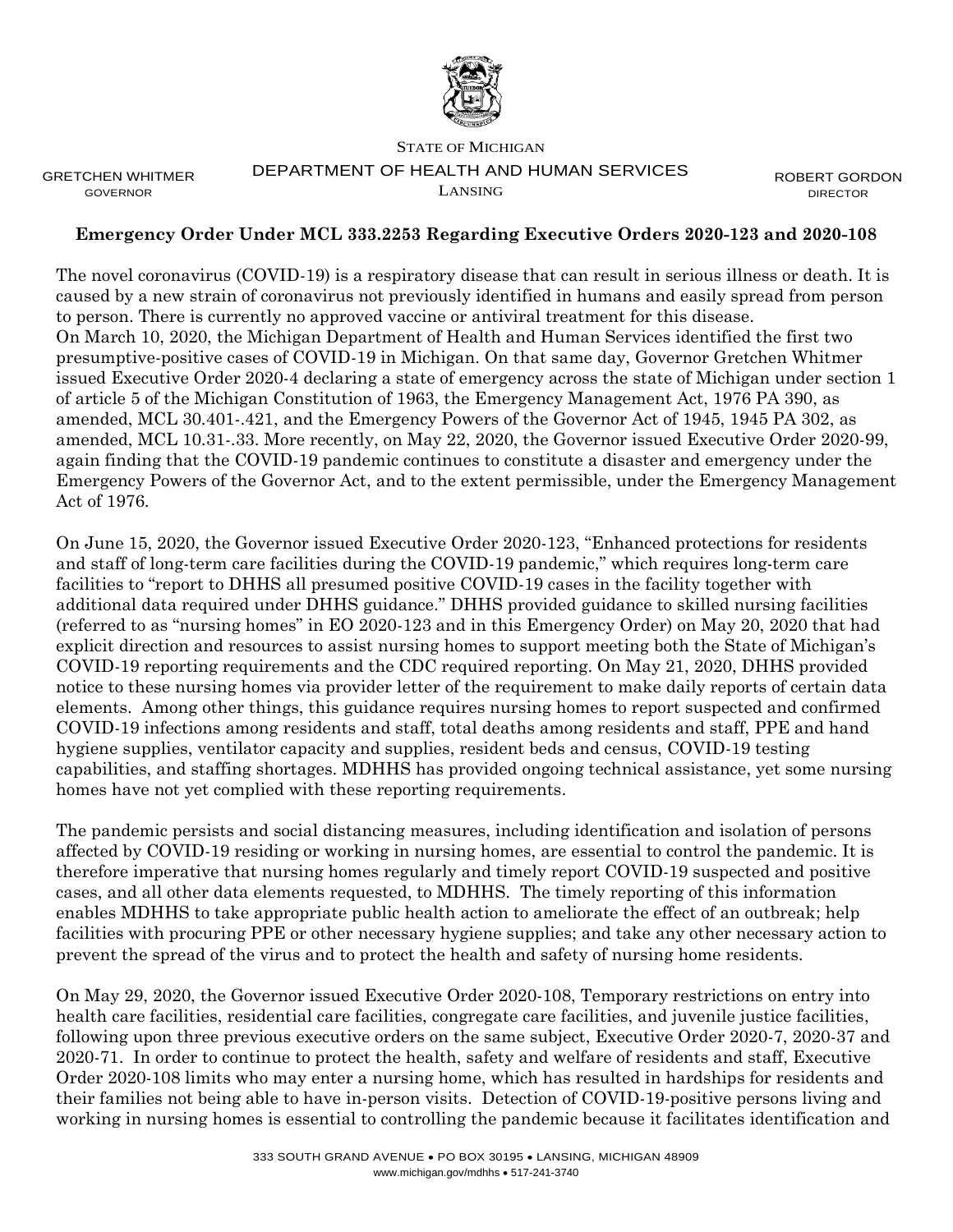enables isolation of COVID-19-positive persons to prevent the transmission of the virus to others. Therefore, the ability to reopen nursing homes for resident family and friend visitation will continue to be delayed without robust testing of residents and staff. The Center for Medicare & Medicaid Services published guidance to states for safe reopening of long-term care facilities on May 18, 2020, which recommends testing of residents and staff through all phases of re-opening. As such, this emergency order requires nursing homes to test all residents and staff for COVID-19,to begin as soon as practicable and not later than June 29, 2020. All staff working for hospice facilities licensed as nursing homes must also be tested at baseline and appropriate intervals to help control and prevent the spread of COVID-19 and, as such, are also included in this Emergency Order.

In light of the above and pursuant to section 2253 of the Public Health Code, I have concluded that the COVID-19 pandemic continues to constitute an epidemic in Michigan. I further conclude that control of the epidemic is necessary to protect the public health and that it is necessary to establish procedures to be followed during the epidemic to ensure the continuation of essential public health services and enforcement of health laws. As provided in MCL 333.2253, these emergency procedures are not limited to the Public Health Code.

I therefore order that:

- 1. The procedures and restrictions outlined in EO 2020-123 and 2020-108, are necessary to control the epidemic and protect the public health.
- 2. Immediately, every nursing home in Michigan must:
	- a. report the data elements listed in the May 20 guidance document, or any subsequent guidance published on the same subject. A list of required data elements is attached to this order.
	- b. report the required data elements daily by 12pm in EMResource as highlighted in the May 21, 2020 letter to providers (L20-32).
- 3. Testing.
- a. The State of Michigan will provide testing support for nursing homes, as capacity allows, and assist facilities in identifying other sources of testing capacity as needed.
- b. Consistent with MDHHS Skilled Nursing Facility Testing guidance issued on June 15, 2020, all nursing homes must conduct COVID-19 diagnostic testing as follows (obtaining consent of the individual or other person legally authorized to make medical care decisions for the individual):
	- i. Initial testing of all residents and staff;
	- ii. Testing of all new or returning residents during intake unless tested in the last 72 hours;
	- iii. Testing any resident or staff member with symptoms or suspected exposure;
	- iv. Weekly testing of all residents and staff in facilities with any positive cases among residents or staff, until 14 days after the last new positive;
	- v. Testing of all staff in Regions 1 through 5 and 7, at least once between the date of this order and July 3, 2020;
	- vi. Weekly testing of all staff in regions of medium or higher risk on the MI Safe Start Map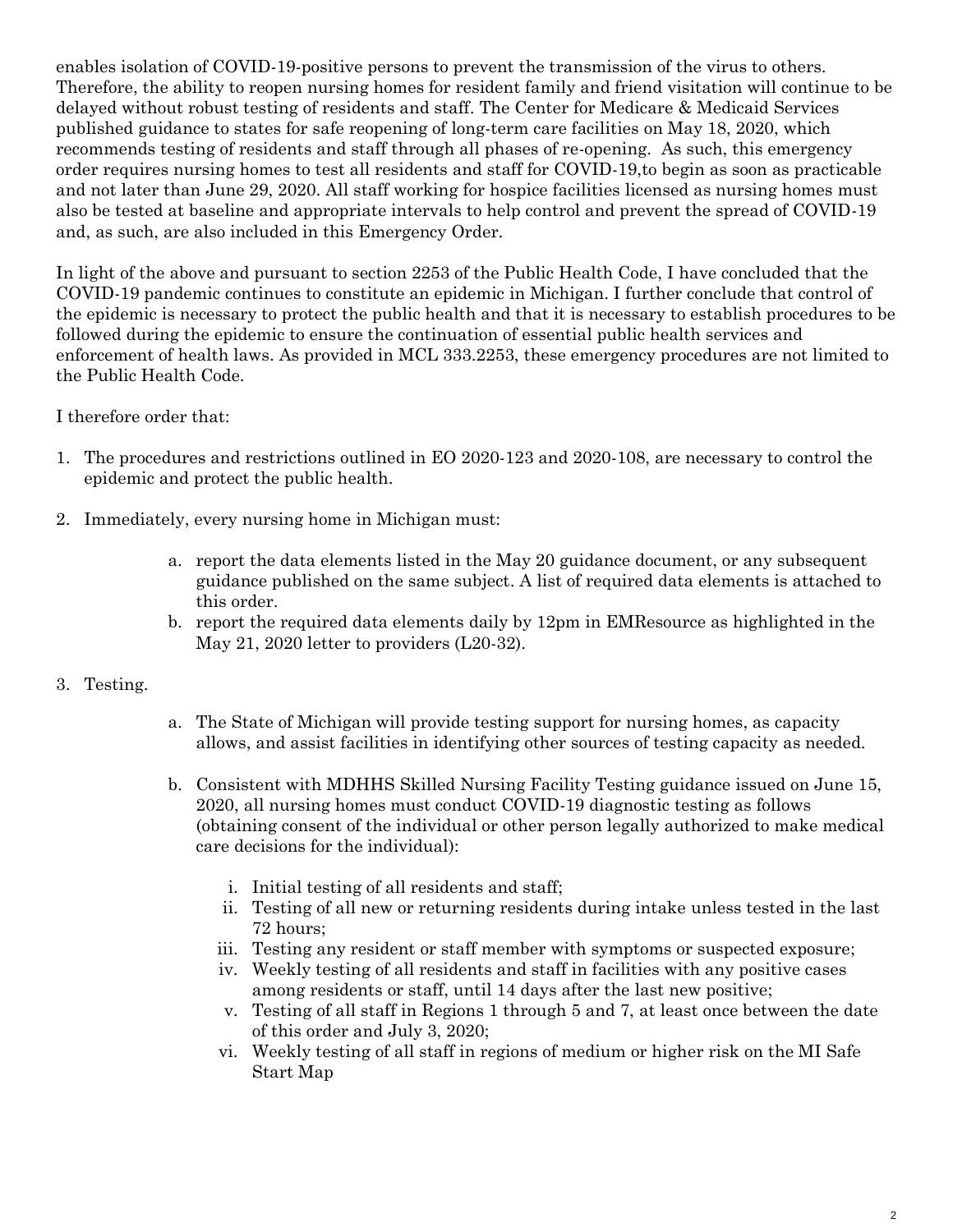- c. Hospice facilities licensed by the state as a nursing home must test all staff at the same intervals of nursing home staff, and may test a hospice patient with consent of the individual or other person legally authorized to make medical care decisions for the individual.
- d. Following a positive test of a staff member or resident, nursing homes and hospice facilities must take all necessary precautions in accordance with relevant guidance from the Centers for Disease Control and Prevention ("CDC") to prevent transmission of the Covid-19 virus, including excluding employees with COVID-19 from work until they have met all return to work criteria established by the CDC.
- e. As soon as practicable and no later June 22, 2020, nursing homes must complete a plan for conducting testing consistent with section 3(a) of this order. Such plans shall, at a minimum, identify a schedule for actions; laboratories or hospitals with which the facilities will partner; support needed from the state (which must be requested via email to **MDHHS-LTCRequest@michigan.gov** no later than June 22, 2020); and a procedure for addressing residents who decline or are unable to be tested, as well as a procedure for how employees who refuse a test without medical justification and documentation will avoid contact with nursing home residents. Such plans shall be made available to DHHS, LARA, or members of the public upon request.
- f. Nursing homes must begin executing on their plans as soon as practicable and no later than June 29, 2020. A nursing home that requests MDHHS assistance to comply with this order by June 22, 2020, as described in section 3(e) of this order, does not violate this order if it does not receive such assistance and cannot comply for reasons beyond its control (e.g. inadequate testing supplies). Nursing homes must report to MDHHS within 24 hours of their known inability to comply with their testing plan. For nursing homes that report inability to comply in this manner, MDHHS may determine that the nursing home cannot comply with this order for a reason beyond its control. A nursing home that receives such a determination from MDHHS will not be in violation of this order.
- 4. The procedures and restrictions outlined in EO 2020-123 and EO 2020-108 are hereby incorporated into this order and shall remain in place until this Emergency Order is lifted.
- 5. Failure to comply with this order may result in the issuance of a civil monetary penalty under the authority of MCL 333.2262. A civil monetary penalty issued under this section does not limit the Medicaid Services Administration's authority or responsibilities pursuant 42 CFR 488.426 nor its authority under MCL 400.111 et seq related to its authority to stop or hold Medicaid payments, or to summarily suspend or terminate a Medicaid provider's enrollment for the same or similar infractions.
- 6. DHHS will refer any known violation of this order by a nursing home to LARA. DHHS will also report to LARA whether a penalty pursuant to paragraph 6 was or will be assessed to the nursing home for noncompliance with this order. This order does not limit or hinder LARA's authority and discretion related to its own authority to pursue additional enforcement actions as it determines appropriate.
- 7. Consistent with MCL 333.2263, any appeals of civil monetary citations issued under this order in accordance with the schedule of fines set forth in related emergency rules may be heard by the Michigan Office of Administrative Hearings and Rules.
- 8. If any provision of this order is found invalid by a court of competent jurisdiction, whether in whole or in part, such decision will not affect the validity of the remaining part of this order.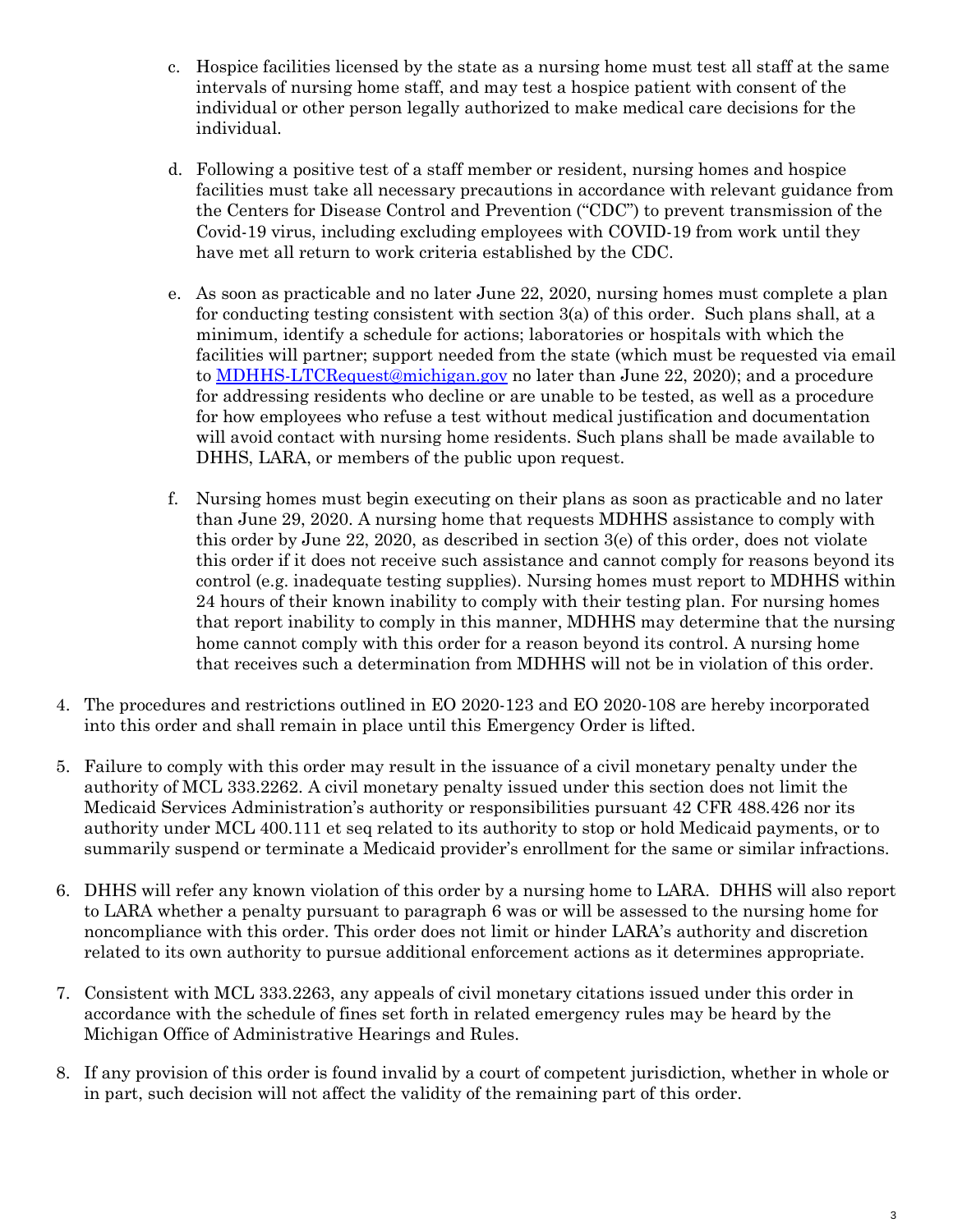This order is effective immediately and remains in effect until lifted.

Date: June 15, 2020

4

 $\mathbb{Z}$ bert

Robert Gordon, Director Michigan Department of Health and Human Services